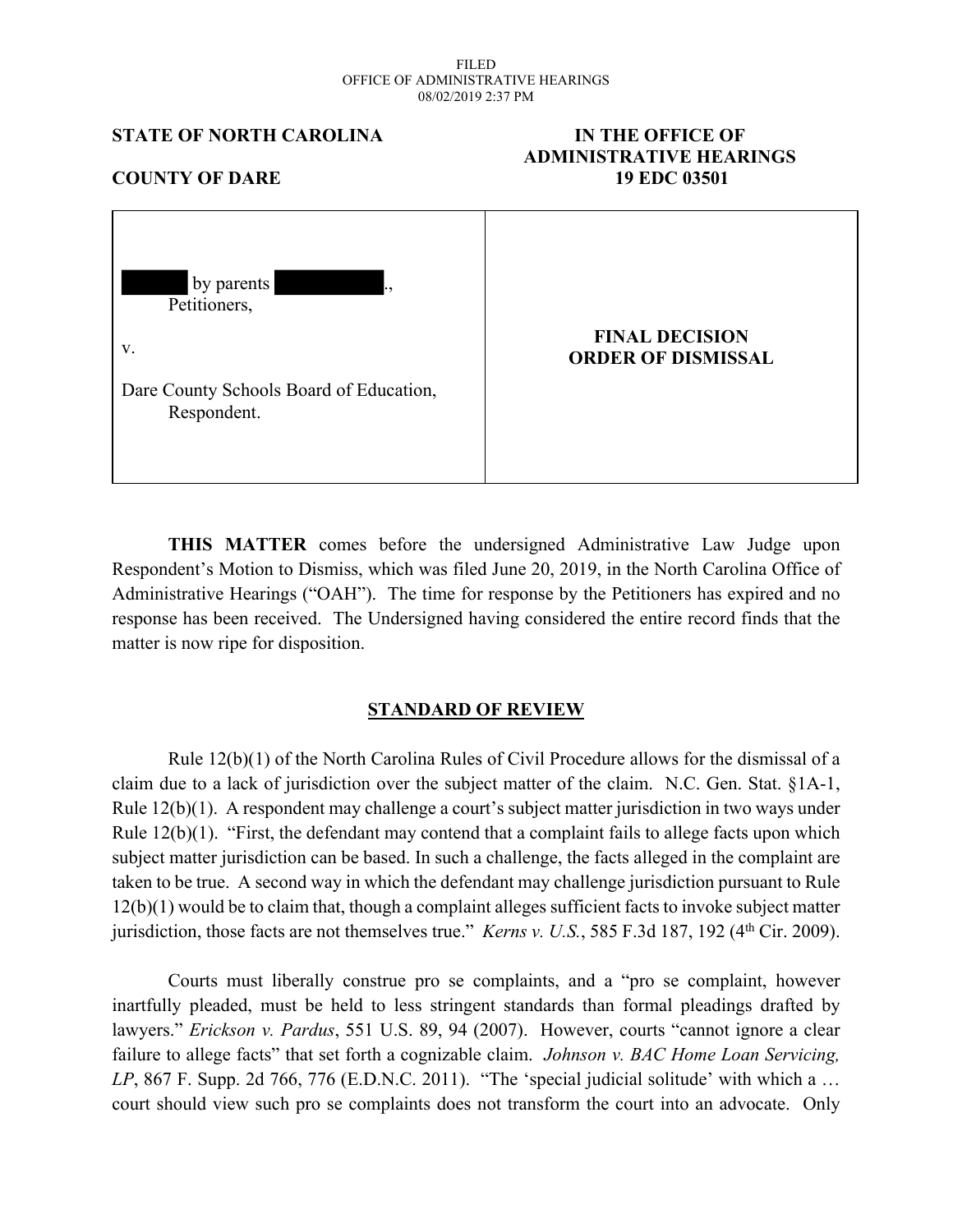those questions which are squarely presented to a court may properly be addressed." *Walter v. Dep't of Soc. Servs. for the City of Baltimore*, 901 F.2d 387, 391 (4th Cir. 1990).

Dismissal under Rule 12(b)(6) is proper where one of the following three conditions is satisfied: "(1) the complaint on its face reveals that no law supports the Plaintiff's claim; (2) the complaint on its face reveals the absence of facts sufficient to make a good claim; or (3) the complaint discloses some fact which necessarily defeats the plaintiff's claim." *Wood v. Guilford Cty.,* 355 N.C. 161, 166, 558 S.E.2d 490, 494 (2002). "In ruling upon such a motion, the complaint is to be liberally construed…" *Shepard v. Ocwen Fed. Bank,* 361 N.C. 137, 139, 638 S.E.2d 197, 199 (2006) (quoting *Meyer v. Walls,* 347 N.C. 97, 111, 489 S.E.2d 880, 888 (1997)). However, conclusory allegations are not sufficient to state a claim under Rule 12(b)(6). "In ruling on a motion under N.C.R. Civ. P. 12(b)(6), a court will not accept mere conclusory allegations on the legal effect of the events a plaintiff has set out if those allegations do not reasonably follow from the plaintiff's description of what happened." *Jordan v. Crew,* 125 N.C. App. 712, 718, 482 S.E.2d 735, 738 (1997).

**AFTER REVIEWING** the Motion, and all other documents in the file, the Undersigned **GRANTS** Respondent's Motion to Dismiss. The Undersigned finds the following, based on the above and on the applicable Federal and State laws and regulations, and on the record in this case.

1. The Petition in the matter, which alleged violations of Section 504 of the Rehabilitation Act of 1973, as amended ("Section 504"), was filed at the Office of Administrative Hearings on or about June 18, 2019 (as shown in the OAH records), with Respondent filing a date stamped first page of the Petition on June 19, 2019 (showing receipt of the Petition by Respondent on June 14, 2019). Petitioners alleged that has documented disabilities that substantially limit major life activities, including Attention-Deficit Disorder ("ADD"), Working Memory, and Headache Disorder Eligibility. (Petitioner's ¶ 9) An impairment that substantially limits a student in a major life activity is the standard for eligibility under Section 504, 34 C.F.R. § 104.3(j); not the standard for eligibility under the Individuals with Disabilities Education Act (IDEA), 34 C.F.R. § 300.8.

2. Petitioners alleged that is entitled to Section 504 accommodations and that Respondent has denied Section 504 accommodations. (Petitioner's ¶ 9) Petitioners requested that **receive Section 504 accommodations of "brain breaks," multiple testing** sessions, separate setting for Dare County Schools and North Carolina assessments, and that have a water bottle available throughout the day. (Petitioner's  $\P$  10) The Petitioners do not seek special education through an Individualized Education Program ("IEP") under IDEA

3. On June 20, 2019, Respondent submitted a Motion to Dismiss the Petition. Respondent argued that Petitioners' Section 504 claims were not within the subject matter jurisdiction of the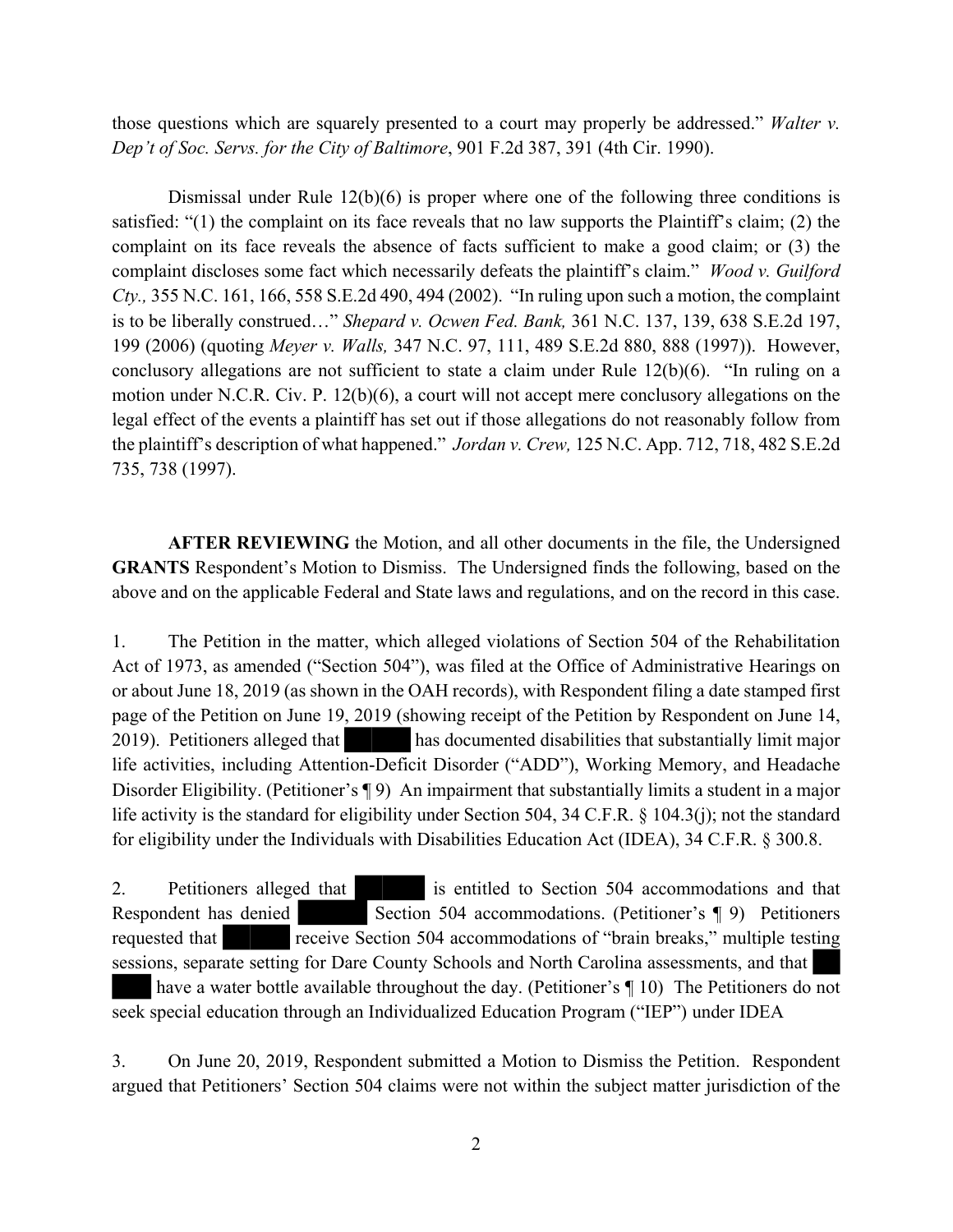Office of Administrative Hearings and that Petitioners' had failed to state a claim upon which relief may be granted.

4. As an initial matter, this Tribunal finds that the Motion to Dismiss was timely submitted. Respondent's Motion was made pursuant to Rules 12(b)(1) and 12(b)(6) of the North Carolina Rules of Civil Procedure for lack of subject matter jurisdiction and failure to state a claim. Such defenses may be raised at any time during the pendency of the proceeding. *See, e.g., Vanwijk v. Prof'l Nursing Servs., Inc.,* 213 N.C. App. 407, 410, 713, S.E.2d 766, 768 (2011) (a motion to dismiss pursuant to Rule 12(b)(1) may be raised at any time); *see also* N.C.R. Civ. Pro. 12(h); 26 NCAC 03.0101(a) (the North Carolina Rules of Civil Procedure apply in contested case hearings unless another specific statute or rule provides otherwise).

5. Because "subject matter jurisdiction is a requirement for the use of judicial authority over any controversy," *Vanwijk*, 213 N.C. App. At 410, 713 S.E.2d at 768, if this Tribunal concludes that it lacks subject matter jurisdiction, it is required to dismiss the action. N.C.R. Civ. Pro.  $12(h)(3)$ .

6. This Tribunal concludes that Petitioners have failed to allege sufficient facts to support claims of violations under the IDEA. Petitioners here did not allege that is a student with a disability as defined by the Individuals with Disabilities Education Improvement Act ("IDEIA" or "IDEA"), 20 U.S.C. § 1400 *et seq.* Petitioners did not allege that is entitled to special education and related services under the IDEA.

7. The North Carolina General Statutes confer the Office of Administrative Hearings with jurisdiction over "any matter relating to the identification, evaluation, or educational placement of a child, or the provision of a free appropriate public education of a child, or a manifestation determination." N.C. Gen. Stat. §115C-109.6(a). The statutes do not confer the Office of Administrative Hearings with jurisdiction to hear other types of claims brought against a school system. Consequently, because complaints regarding a student's identification, evaluation, or placement under Section 504 do not arise under the IDEA, this Tribunal has no jurisdiction over them. *See,* N.C. Gen. Stat. § 150B(1)(e)(1).

**IT IS THEREFORE ORDERED, ADJUDGED AND DECREED** that Respondent's Motion to Dismiss is **GRANTED**. All claims and causes of action contained in the Petition are **DISMISSED WITH PREJUDICE** and all relief sought by Petitioners on those claims is hereby denied.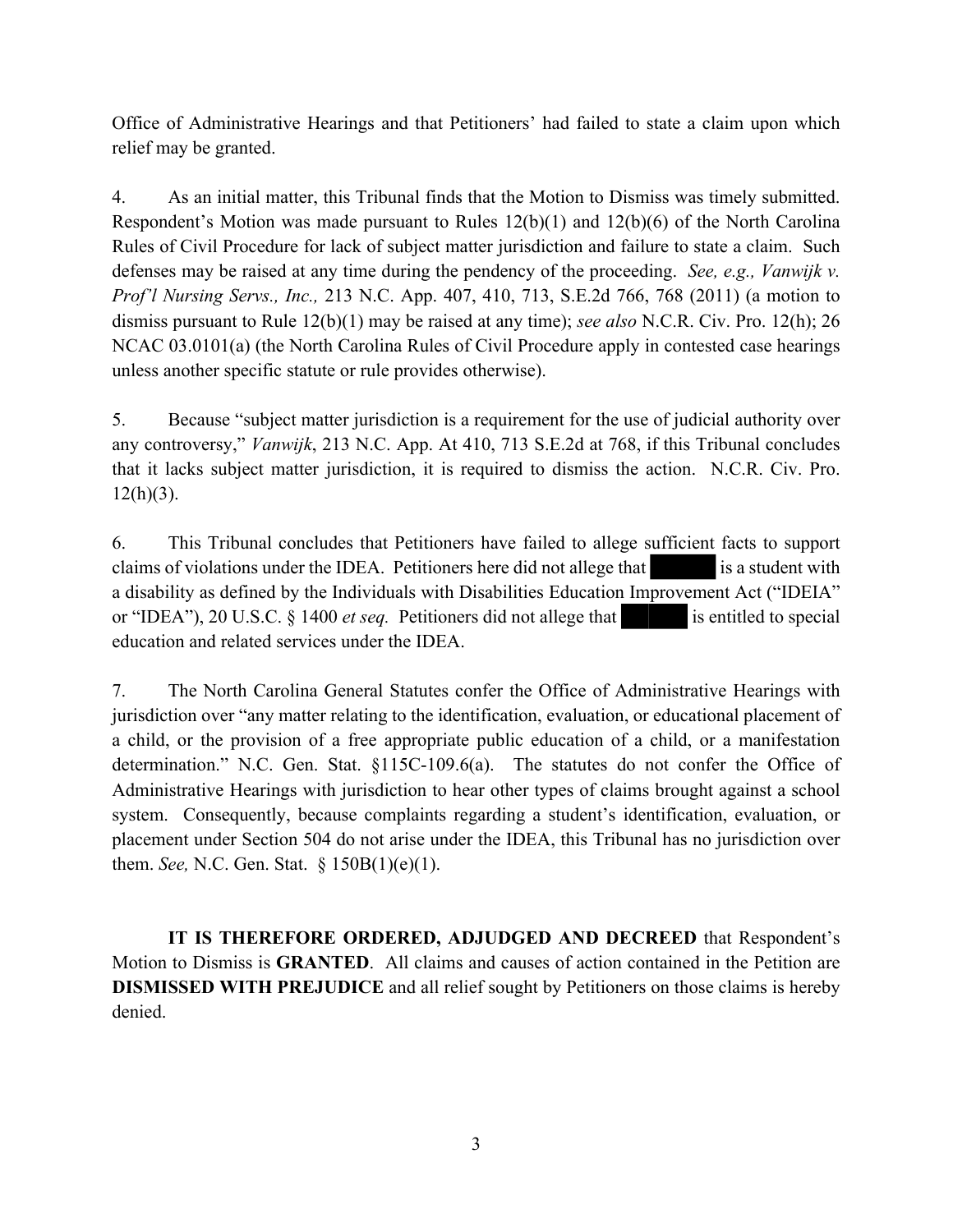#### **NOTICE**

In accordance with the Individuals with Disabilities Education Act and North Carolina's Education of Children with Disabilities laws, the parties have appeal rights regarding this Decision.

Under the North Carolina's Education of Children with Disabilities laws (N.C.G.S. §§115C-106.1 *et seq.*) and particularly N.C.G.S. §115C-109.9, "any party aggrieved by the findings and decision of a hearing officer under G.S. 115C-109.6 or G.S. 115C-109.8 may appeal the findings and decision within 30 days after receipt of notice of the decision by filing a written notice of appeal with the person designated by the State Board under G.S. 115C-107.2(b)(9) to receive notices. The State Board, through the Exceptional Children Division, shall appoint a Review Officer from a pool of review officers approved by the State Board of Education. The Review Officer shall conduct an impartial review of the findings and decision appealed under this section."

Inquiries regarding the State Board's designee, further notices and/or additional timelines should be directed to the Exceptional Children Division of the North Carolina Department of Public Instruction, Raleigh, North Carolina.

### **IT IS SO ORDERED.**

This the 2nd day of August, 2019.

Weyestus 3 Clkins II

Augustus B Elkins II Administrative Law Judge